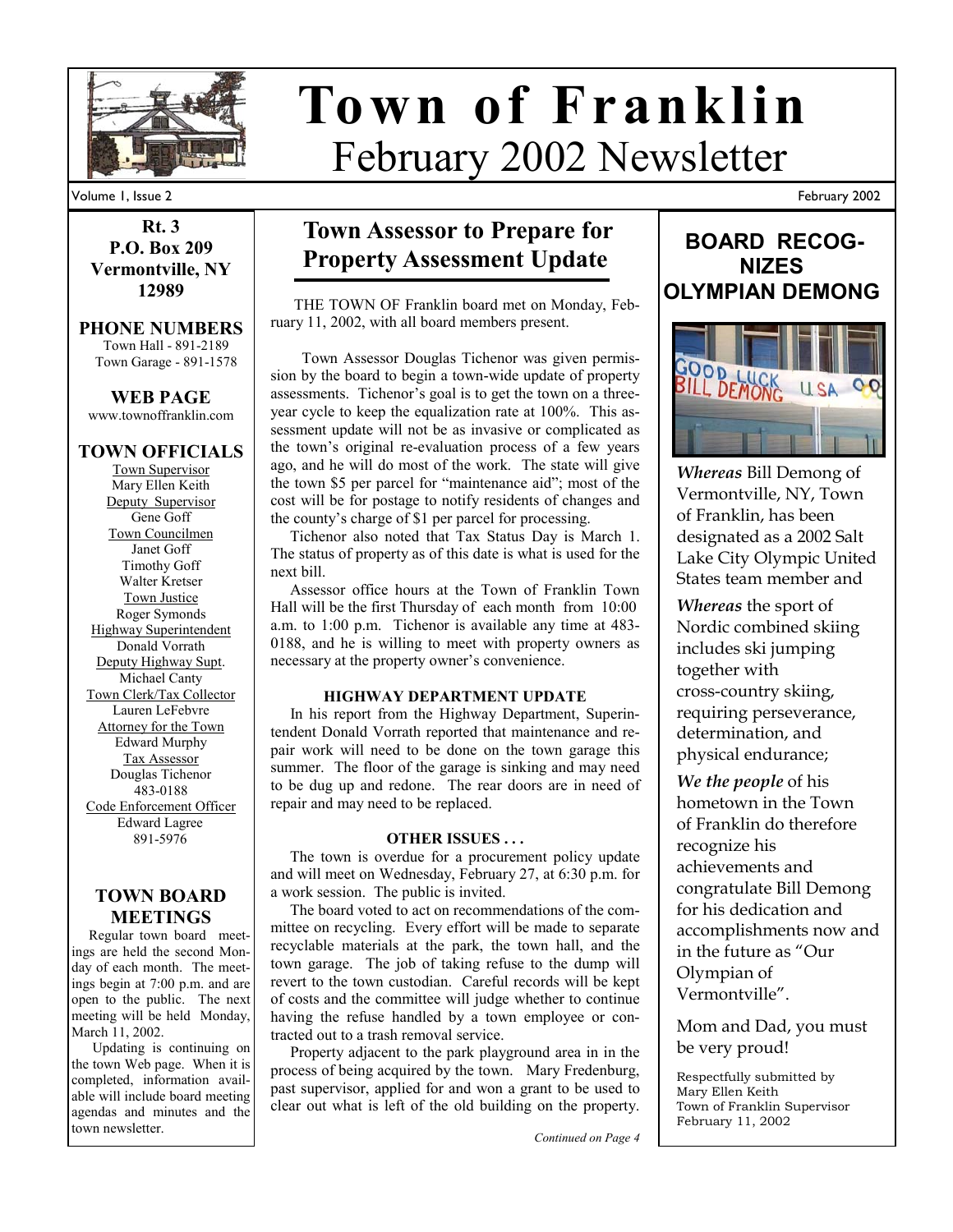# **TOWN READY TO GO WITH 2001 HUD/GOSC PROGRAM**

 THE TOWN OF Franklin, with the help of the Friends of the North Country of Keeseville, has been awarded a 2001 Housing Rehabilitation and Replacement Program (or HUD/GOSC 2001 Program) grant. This is the town's third the HUD grant.

 Friends will be 22 years old in April. Executive Director Ann Ruzow Holland, who has been with Friends from the beginning, has worked with the Town of Franklin since the first grant in 1990. Another familiar face is Scott Campbell, Friends' Director of Housing Rehabilitation.

 Much of this program is the same as past grants, but there are some significant differences. Although the money from this grant still comes from the federal government, the program is now run by the state through the state Governor's Office for Small Cities (hence the GOSC). Instead of working directly with the federal government, the town, through Friends, will be working with a new state agency.

#### **"SCATTERED" DESIGNATION**

 Since this has been designated as a "scattered" grant, eligible homeowners anywhere in the Town of Franklin can apply. The past HUD grants were "targeted", which meant that only homes within specific geographic areas within the town could qualify.

 The grant is budgeted to serve at least 17 households. The process for homeowners who would like to apply begins with contacting town supervisor Mary Ellen Keith, one of the town board members, or Friends. Names will be taken through the beginning of March. (Friends can be reached at 834-9606, or P.O. Box 466, Keeseville, NY 12944.) The names are then put on an Inquiry List.

 The Inquiry List is turned over to Friends for the next step, a screening process to verify that the applicants own their home, that they meet income qualifications, and that the

housing is considered substandard under HUD rules.

## **"GREATEST NEED" RATING**

 Next, applicants for the program go through a "worst housing condition, greatest need" rating. The overall objective of the grant is to give first priority to those most in need. There are specific guidelines for Friends and the town to follow in the decision process. Highest priority will be given to family homes that are contaminated by lead.

 It is necessary that eligibility be verified, and homeowners are required to provide with their signed and dated applications documentation of income; documentation of ownership; confirmation of substandard housing; proof of paid property and school taxes; proof of homeowners insurance, and other information as requested due to special or unusual circumstances. Friends guarantees that all information provided will be kept confidential.

 Once an applicant is determined eligible, a housing rehabilitation specialist from Friends will make a site inspection and meet with the homeowner to discuss the program, from which the specialist will draw up specifications for the work to be done. That write-up is sent to contractors for bids. After the costs of the project are estimated, Friends brings the project to the town board, and with board approval and acceptance of a bid from a contractor, work begins.

 The housing rehabilitation specialist will provide instructions and standards before each phase of work is begun and will oversee the project, including inspections at all critical stages. The town's code enforcement officer, Ed Lagree, will also inspect the work to be sure it is in compliance with the town's



codes. Payments to the contractors will be released by the town board when the specialist verifies that a stage of the work is satisfactorily completed.

## **COMPLETION OF PROJECT**

 At the completion of a rehabilitation project, the homeowner will be asked to sign a mortgage. Money paid out is considered a Note and Mortgage with the homeowner and is used as the security instrument for the Deferred Payment Loan. This DPL is made at no interest and with no monthly payments.

 For a DPL of up to \$15,000, the homeowner is required to remain in the house for three years from the date of final payment on the work done. A homeowner awarded DPL of \$15,001 or more must remain in the house for five years. At the end of this period, the mortgage to the homeowner will be discharged. However, if the property is sold or the title changes hands during this period the homeowner will be responsible for payment of the DPL value pro-rated from the time of final payment. Applicants to the program are urged to discuss this carefully with the housing rehabilitation specialist at the beginning of the process to be sure that it is well understood.

 Homeowners may have legal concerns and questions, such as regarding the mortgage, or conflicts of interest. Applicants are urged to let Friends know of the concerns; they will be able to make recommendations or help arrange legal aid if necessary.

 The town has a long and successful history with HUD and Friends of the North Country. The initial step is as simple as getting your name on the "Inquiry List" by the beginning of March. The program is ready to go! $\cdot$ 

# **ROBERTSON HIRED AS NEW TOWN CUSTODIAN**

 RUSS ROBERTSON, JR., has been hired as the new Town of Franklin custodian—just in time to get to work helping keep the snow plowed around the town hall. Robertson filled the position left vacant by Donald Vorrath, who was elected as Town of Franklin Highway Superintendent in last November's election.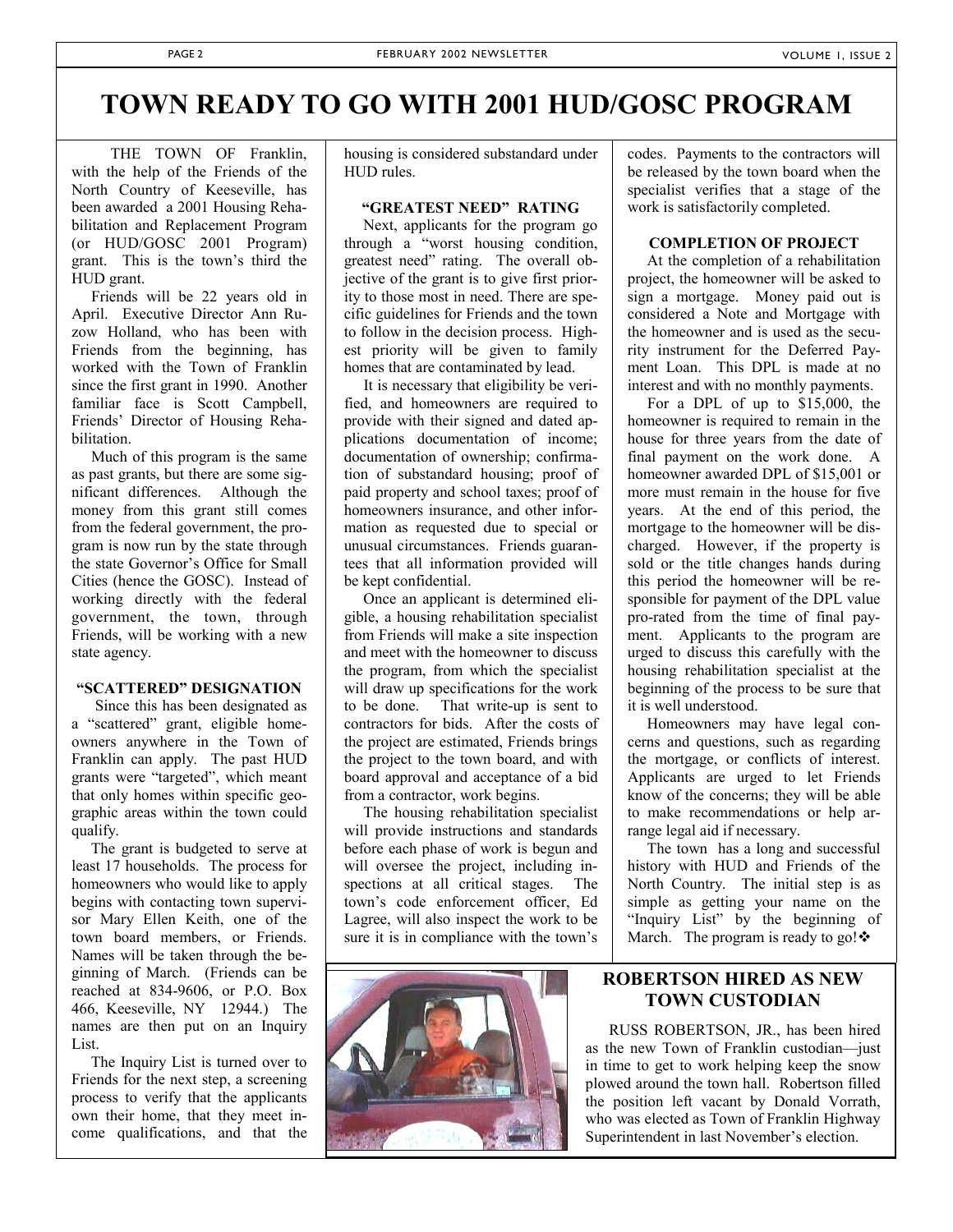# **DO YOU RECYCLE . . . OR CONTRIBUTE TO SOLID WASTE?**

## **By Frank Karl**

 In 1988, the Legislature of the State of New York passed an act to amend the Public Authorities Law in relation to creating the County of Franklin Solid Waste Management Authority, and providing for its functions, powers and duties.

 The statute further provided that the Authority "shall consist of seven members, who shall be appointed by the County Legislature", who will serve for three years. No member shall serve for more than two consecutive terms, except after an interval of at least three years. The Authority shall select a Chairman (Brian Harte), a vice-chairman (Ray Susice), Treasurer (Ray Susice), and a Secretary (Jill Shean, the real Treasurer). The Authority may appoint, and at their pleasure remove, an Executive Director (George Eades), Attorney (Brian Stewart) and Landfill Supervisor (Bruce Stowell).

 The facilities of the Authority comprise the regional landfill in Constable and three transfer stations, located in Malone, Lake Clear, and Tupper Lake.

 The annual budget is approaching \$4 million, which includes paying off the bonds that made possible the purchase of the necessary equipment and property, construction of the necessary facilities, and the hiring of personnel. Once in operation, the Authority has the responsibility to set the necessary fee structure to "pay" the principal and interest on the bonds of the Authority, together with the maintenance of proper reserves, the expenses of operating and maintaining the properties, and all other obligations and indebtedness of the Authority.

 In other words, the landfill should make money. At the current rate, the bonds will be paid off in the year 2015. Recent court decisions regarding waste generated within Franklin County should have a positive impact on our revenue generation.

## **RECYCLABLES**

"The Authority shall recycle Recyclable Materials in conformity with Applicable Law" (New York State and Franklin County) including Local Law #7 and the regulation of the Authority. The Authority Executive Director Eades, has been working with William Dora of the NYS DEC,in finalizing a Franklin County Comprehensive Recycling Analysis Plan, acceptable to the State of New York. Those of you who utilize our transfer station at Lake Clear will continue to see evidence of our improved recycling program.

 Yes, to recycle is the law, but more importantly, it means less use of our natural resources, less waste to be put in our landfill, and less pollution into our environment. Future generations may well exist if we stop trashing our world today. If you are recycling, great. Continue. If you aren't, start. If your family, school, place of work, etc., doesn't, take an active roll in starting a program. If you need assistance, the New York State Solid Waste Commission, the DEC, and the Authority are available to help. Phone numbers of agencies are: Franklin County Solid Waste Authority, 483-8270; Office of Environmental Quality, Region 5, 897-1242; and NYS Solid Waste Commission, 455-3711.

 Members of the Authority Board in our area are Rick Dattola, appointed by Legislator Tony Mercurio, and Frank Karl, appointed by Gerry Gillmett.

 Does your hauler go to the Franklin County Landfill or transfer station? Who would think that garbage could be so challenging and interesting, can have such an our environment, and yes, be such a money-intensive industry? More on solid waste in future issues. ❖

*Frank Karl served as Town of Franklin Supervisor from 1995—1998 and currently serves as a board member of the Franklin County Solid Waste Management Authority.* 

# **Local Students Get Free Money For College**

 The Town of Franklin Scholarship Fund would like to help local students pursue their educational goals. The Fund gives out up to three \$250 scholarships each year to residents of the Town of Franklin who have completed at least one semester of post-high school education with a B average or better. All local students, young and old, are encouraged to apply. The application is simple, and scholarships are granted on a first-come, first-served basis. What are you waiting for? Contact Shir Filler at 891-6755 or e-mail shir@northnet.org. The postal mail the is HCR 1, Box 18A, Bloomingdale, NY 12913.

 The Town of Franklin Scholarship Fund is administered by a group of town resident volunteers and is funded entirely by voluntary donations from businesses and individuals for the sole purpose of helping local residents pursue postsecondary education in the form of college or vocational school. Current members of the Scholarship Committee are Fran Oliver, Lorraine Rumble, Al Berg, Reid Fitzsimons, and Shir Filler. Anyone is interested in joining the committee should contact Shir Filler as above. All are welcome.

 The Scholarship Committee encourages residents to patronize the businesses who have generously contributed to this fund. They include Agway Energy Products, BC Well Drilling, the Adirondack Daily Enterprise, Hyde Fuel, T.F. Finnigan, Evergreen Auto, Fortune-Keough Funeral Home, NBT Bank, Stewart's Shops, Attorney Bob White, Gene's Grocery, and Wilkins Insurance. ❖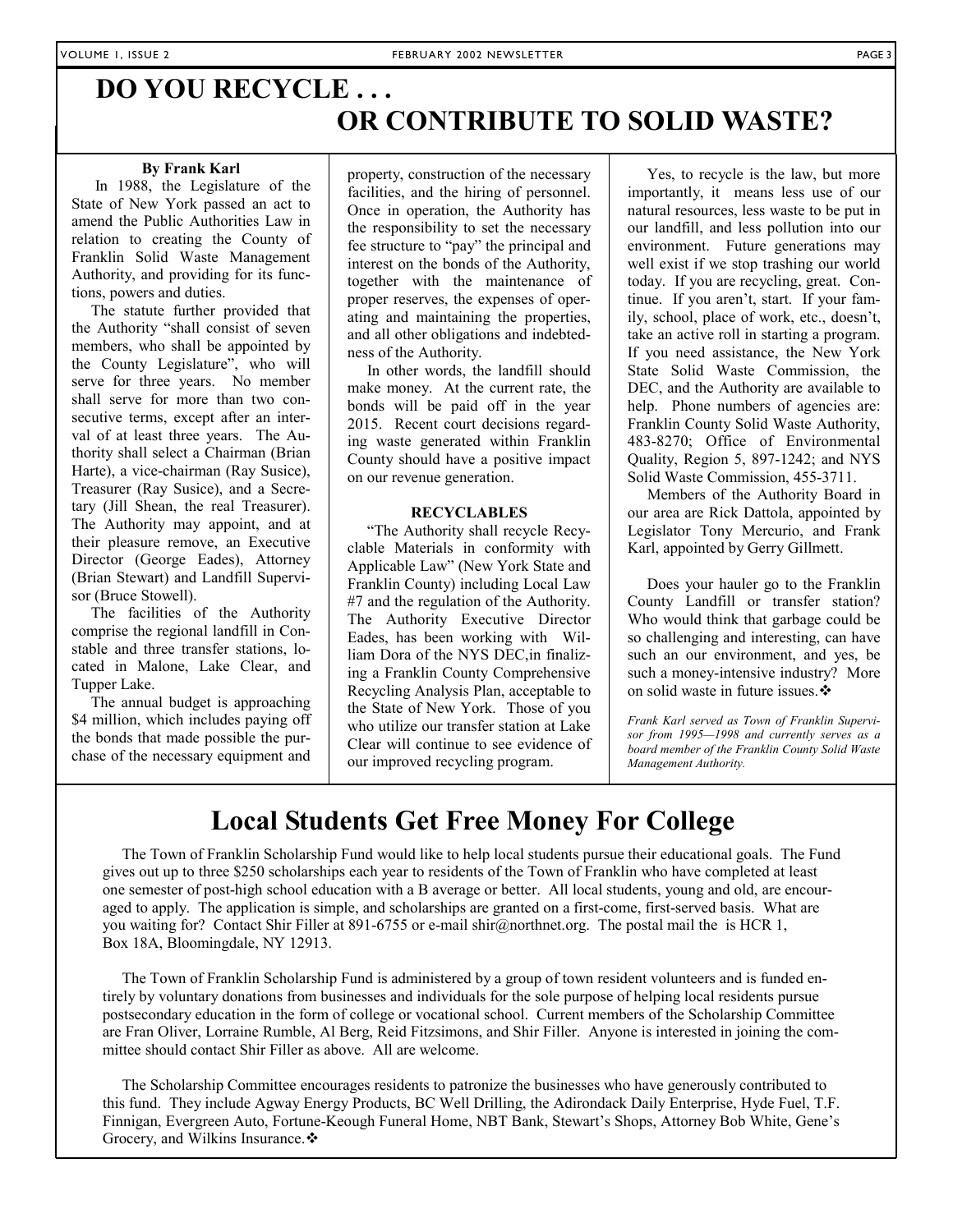# **STATE PURCHASE OF LANDS**

## **by Frank Karl**

In the mid to late 1990's when the State of New York wanted support for the then-Bond Act, our Senate and Assembly representatives met with town supervisors and asked what it would take to obtain support of, or at least non-opposition to, the Act. After much deliberation as to the few pros and many cons of state purchasing or buying of easements or development rights, the superintendents asked for, and received, the "right of the given town in which the property was located to reject the action." Since that time, such actions have been presented to the appropriate town boards for their approval. Within our own town, the decisions of the town board on several occasions where they opposed the act, their wishes were honored. Hopefully, that procedure will continue.

 Why would a Town object? The state pays taxes, don't they? Yes, the state does pay taxes but not necessarily at the same level as a private owner. If there are structures, such as hunting camps, on the land in question, the state would remove or destroy them and thus those buildings would be removed from the tax assessment base of the town. Sometimes this happens right away and sometimes after an agreed upon period of time, but they would come off the tax rolls. In the Town of Franklin, a conservative figure of hunting and/or fishing camps or other structures of this type would be thirty to forty, at a conservative average figure of, lets say, \$35,000 each. If all or part of them were to be removed, the resulting loss of assessed value to the town could exceed \$1 million.

 So, when a given town board looks at a given proposal, they must consider how many structures are involved and what impact may result on their taxpayers. Simply said, whatever amount is removed from the tax rolls means the rest of the taxpayers in the town have their taxes increased to make up the difference.

 That is not all towns must consider. There will be no improvements or development on these lands, so future tax revenues will be lost. If hunting camps are destroyed, the area loses the revenues generated by its members' buying food, gas, licenses, lodging, etc., during the hunting and fishing seasons.

Jobs are lost for the caretakers and various jobs performed by local residents in building, maintaining, repairing, and servicing these structures. The economic impact can be staggering and should and must be considered.

 Are there times when a given proposal benefits all concerned, the state, the town and the taxpayers? Yes. As a case in point, when you consider a parcel of land bordering a natural stream or other bodies of water or a hunting area presently privately owned and posted and with no structures involved, and if this property properly is designated to allow access for hiking, hunting, fishing, etc., it would possibly benefit all concerned.

 It should be the right of local government, acting through its residents and representatives, to determine what impact a given proposal will have, both negative and positive, and then have their voices heard. In the early 1960's New York State adopted "Home Rule" that should be followed.

 To those who would economically starve the residents within the so-called Blue Line into moving out of the area, give some thought as to who would pay for and maintain the necessary infrastructure needed within the park— to keep the roads, businesses, schools, hospitals, etc., as they are.

 The very best "caretakers" of the Adirondacks are the women, men, and children who work, live, and play within their boundaries. We must work equally as hard to protect the economic viability of the residents of the Adirondack Park as we do to protect the surrounding environment.

 Those who live in the Adirondacks, whether here by choice, birth or both, realize that the mountains' natural resources are the answer to their economic survival. They want bountiful forests to be home to plenty of wildlife. While they want the Adirondacks to be as free from environmental damage as possible, they also want a viable economic region with jobs for all who desire to work and for their children to find suitable employment without having to leave this beautiful land of their birth.

 Gather all the information you can and then make your own view on the particular issue. Having a different view on issues does not make one right or wrong, only different. One issue that most can agree on, the Town of Franklin is truly a part of the Heart of the Adirondacks. *Frank Karl lives in Onchiota.* 



 CONSTRUCTION is in process on the corner across from the town hall. Completion date is projected for August, when it will become home of the Vermontville post office. The owner/ builder is from Troy, New York.

#### *Continued from Page 1*

The property was taken over from the county tax rolls for a cost to the town of \$1. The purchase is subject to a permissive referendum, which was acted on by the board. Qualified voters who oppose the action have an option of presenting the board a petition challenging the acquisition within thirty days of this action. Otherwise, the referendum will take affect after March 13 with no further action.

 The town received a letter from the Department of Environmental Conservation notifying the board that an 86-acre parcel of land in the Goldsmith area has been offered for sale to the state. The property would provide public access to forest preserve land enhancing its recreational use. The board will invite Tom Martin from the DEC to come to a board meeting to discuss the sale will mean to the town before they vote whether or not to challenge the purchase.

 The Food Pantry will again have monthly soup suppers at St. Paul's Church beginning February 13. There is no charge for the supper; a donation to the food pantry is welcome. ❖

*anannannannannannannannan* 

**The town newsletter is produced by the Town of Franklin. Copies are available at the Town Hall, Gene's Grocery, or by writing or calling the town hall.**